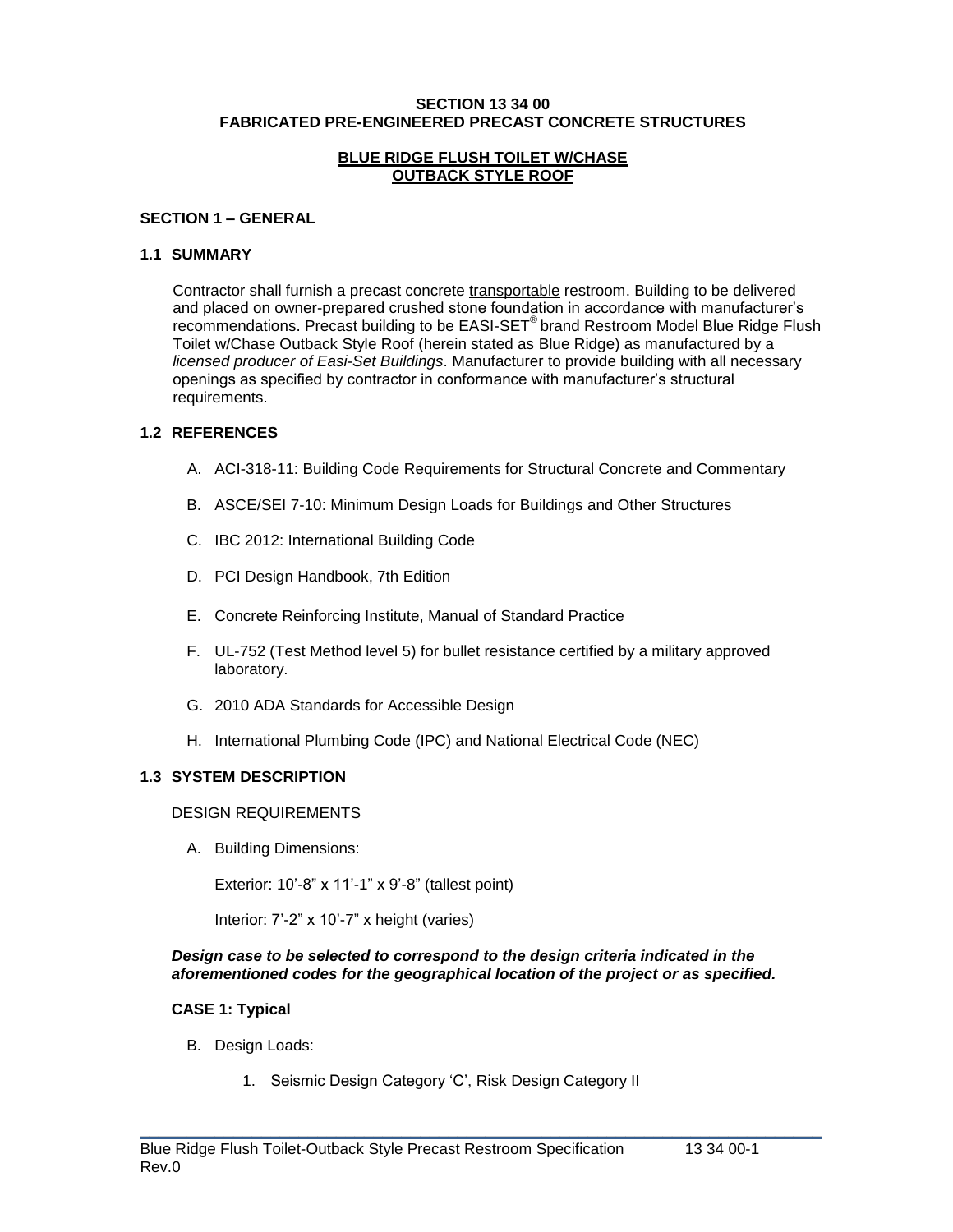- 2. Roof Live Load (Snow) 30 PSF
- 3. Floor Live Load 100 PSF
- 4. Wind Loading\* 115 MPH

\*Design loads relate to precast components only, not accessories (i.e. doors, windows, vents, etc.)

## **CASE 2: Heavy**

- C. Design Loads:
	- 1. Seismic Design Category 'D', Risk Design Category III
	- 2. Roof Live Load (Snow) 150 PSF
	- 3. Floor Live Load 150 PSF
	- 4. Standard Wind Loading\* 165 MPH

\*Design loads relate to precast components only, not accessories (i.e. doors, windows, vents, etc.)

- D. Roof: Proprietary two-piece Outback style roof. Roof panels shall overhang on all sides to prevent water intrusion. The pitch of the roof shall be 3/12. The roof standard finish is a simulated cedar shake. Other finishes are available.
- E. Roof panels, floor, and wall panels must each be produced as single component monolithic panels. No floor or vertical wall joints will be allowed, except at perimeter interfaces, corners and partitions. Wall panels shall be set on top of floor panel.
- F. Wall-to-Floor interior surface joints along the perimeter of each restroom and partitions (if precast) must contain the locked-in, easy clean-out radius coving. The 3/8" (recessed) x 2" cove must be continuous around the interior of the restroom and along the sides of any precast partitions. Apply 5,000 PSI (minimum) non-shrink, non-metallic grout to the cove, finishing the grout to form a flush 1" minimum radius.

# **1.4 SUBMITTALS**

- A. Engineering calculations designed and sealed by a professional engineer, licensed to practice in the state where the project is located, shall be submitted for approval.
- B. Manufacturers' product literature shall be provided for all plumbing, electrical and miscellaneous installed fixtures demonstrating compliance with these specifications

# **1.5 QUALITY ASSURANCE**

- A. The precast concrete building producer shall be a plant-certified member of either the National Precast Concrete Association (NPCA), The Precast/Prestressed Concrete Institute (PCI), or equal.
- B. The precast concrete building producer shall demonstrate product knowledge and must have a minimum of 5 years experience manufacturing and setting precast concrete.
- C. The manufacturer must be a licensed producer of Easi-Set Buildings.
- D. No alternate building designs to the pre-engineered EASI-SET**®** building will be allowed unless pre-approved by the owner 10 days prior to the bid date.

 $\_$  , and the set of the set of the set of the set of the set of the set of the set of the set of the set of the set of the set of the set of the set of the set of the set of the set of the set of the set of the set of th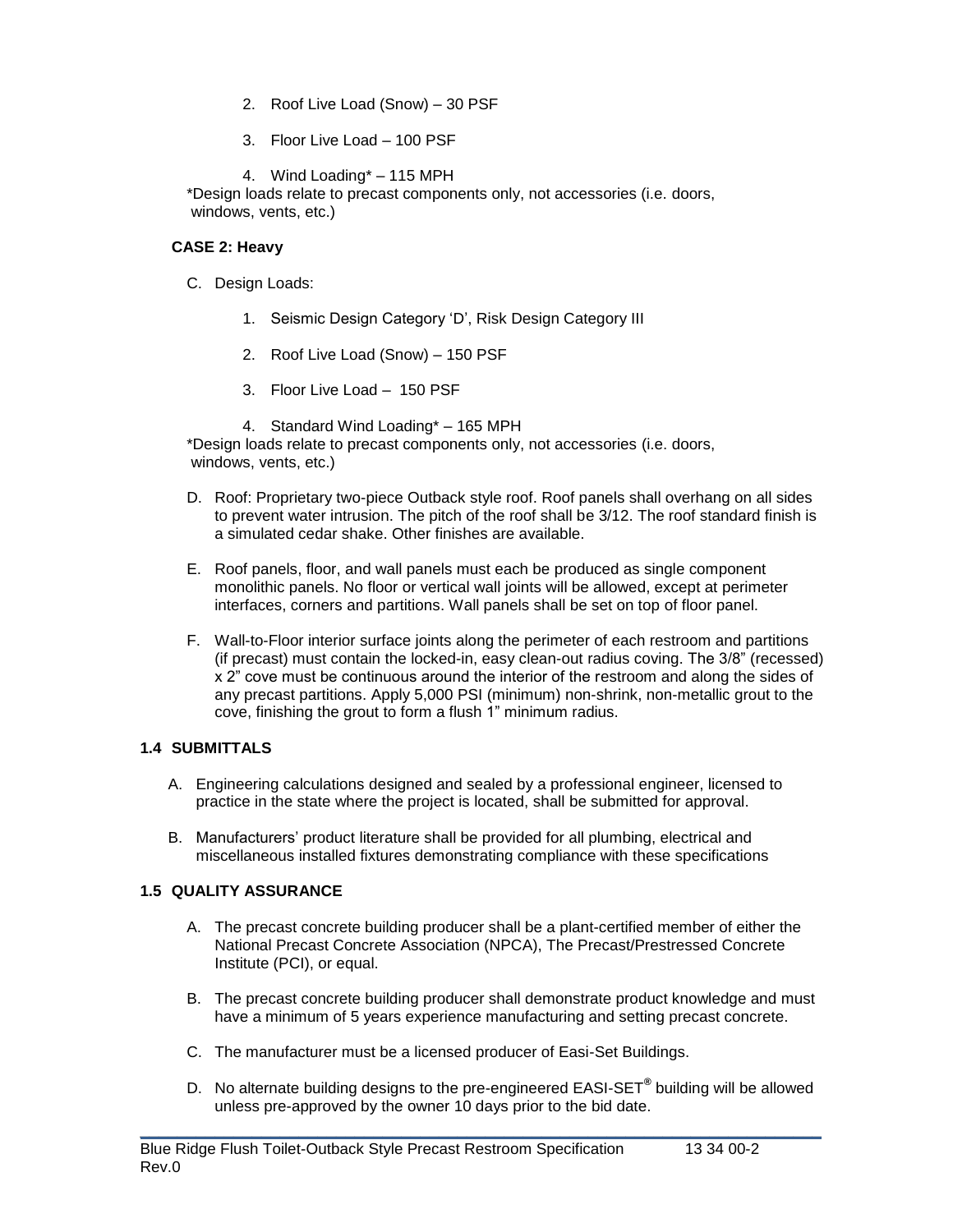# **SECTION 2 – PRODUCTS**

## **2.1 MATERIALS**

- **A.** Concrete: Steel-reinforced, 5000 PSI minimum 28-day compressive strength, airentrained (ASTM C260).
- **B.** Reinforcing Steel: ASTM A615, grade 60 unless otherwise specified. Welded wire fabric: ASTM 185, Grade 65
- **C.** Post-tensioning Strand: 41K Polystrand CP50, ½" 270 KSI Seven-Wire strand, enclosed within a greased plastic sheath (ASTM A416). Each Roof and floor shall be posttensioned by a proprietary, second generation design using a single, continuous tendon. Said tendon is placed in the concrete slab to form a perimeter loop starting from one corner of the slab to a point where the cable entered the slab. The tendon then turns 90 degrees and follows the cable member(s) in the periphery to a point midway along the "X" axis of the concrete building panel and then turns 90 degrees along the "Y" axis of the concrete building panel. This bisects the concrete building panel and crosses the opposite parallel portion of the cable member and exits from an adjacent side of the concrete building panel. This creates a cable pattern with no less than 2.5 parallel cables in any direction. To ensure a watertight design, no alternate methods shall be substituted for the post-tensioning.
- **D.** Sealant: All joints between panels shall be caulked along the exterior and interior surface of the joints. Exterior sealant shall be DOW CORNING 790 silicone sealant or equal. Interior sealant shall be SIKAFLEX-1A elastic sealant (paintable) or equal. Exterior caulk reveals to be 3/8"x 3/4" deep so that sides of the joint are parallel for proper caulk adhesion. Back of the joint to be taped with bond breaking tape to ensure adhesion of caulk to parallel sides of joint and not the back.
- **E.** Panel Connections: All panels shall be securely fastened together utilizing cast-in stainless steel embeds and welding. All welding shall be done in conformance with AWS, Structural Welding Code latest revision. Steel is to be of structural quality, hotrolled carbon complying with ASTM A304. No floating-in of connection plates shall be allowed.

## **F. Stain and Paint:**

- *a.* Interior concrete surfaces (toilet room)
	- *i.* Interior floors will be a two component, water based polyamide epoxy floor coating (gray, unless otherwise specified). Approved manufacturers: Sherwin Williams (Floor-Plex 7100), Armorpoxy or equal.
	- *ii.* Interior walls and ceilings will be a pre-catalyzed water based epoxy. Approved manufacturers: Sherwin Williams or equal.
- *b.* Exterior concrete surfaces
	- *i.* Exterior slab top surface (if selected) will be a two component, polyamide epoxy floor coating (gray, unless otherwise specified). Approved manufacturers: Sherwin Williams, Armorpoxy or equal.
	- ii. Exterior walls and roof will be a water-based acrylic, water-repellent penetrating stain. Approved manufacturers: United Coatings (Canyon Tone Stain), Sherwin Williams (H&C Concrete stain) or equal
	- *iii.* Clear Acrylic anti-graffiti sealer (if selected)

 $\_$  , and the set of the set of the set of the set of the set of the set of the set of the set of the set of the set of the set of the set of the set of the set of the set of the set of the set of the set of the set of th

# **2.2 ACCESSORIES AND FIXTURES**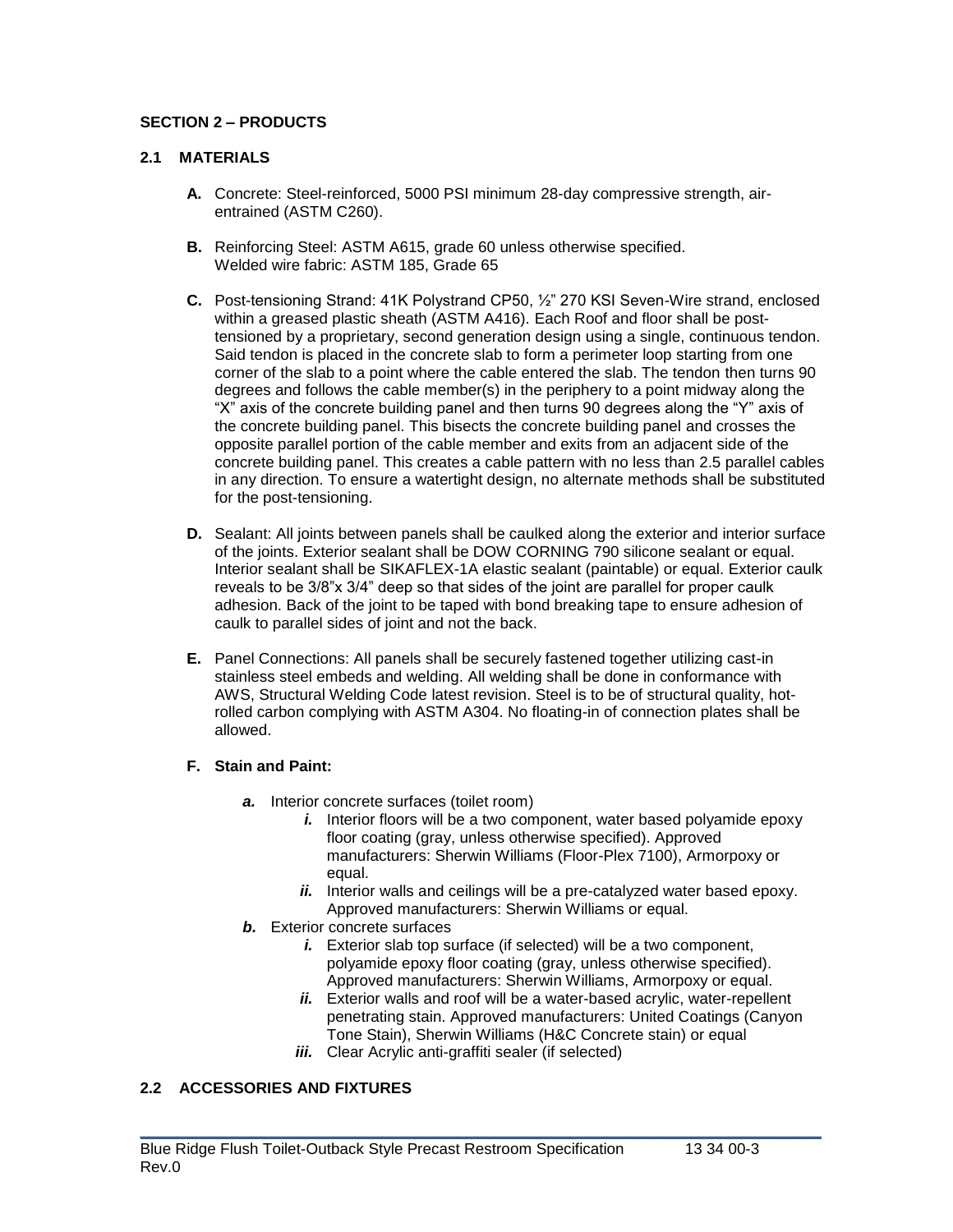- **A. Doors and Frames**: Shall comply with Steel Door Institute "Recommended Specifications for Standard Steel Doors and Frames" (SDI-100) and as herein specified. All door and frame galvanizing shall be in accordance with ASTM A924 and A653, minimum coating thickness shall be A60.
	- 1. The buildings shall be equipped with 3'-0" x 6'-8" x 1-3/4" (restroom entry door) &  $2'-8''$  x  $6'-8''$  x  $1-3/4''$  (chase door) thick insulated, 18 gauge, metal doors with 16gauge frames (to meet wall thickness). Doors shall have a flush top cap. Doors and frames shall be factory bonderized and painted with one coat of rust-inhibitive primer and one finish-coat of enamel paint; color to be BOLT BROWN unless otherwise specified.
	- 2. Doors and frames shall meet SDI standard Level 2, 1¾" heavy duty. *Approved manufacturers: Republic, Steelcraft, Ceco, Black Mountain, Pioneer, Curries, Mesker, MPI, Door components or equal Approved distributor: Integrated Entry Systems*

# **B. Door Hardware**:

**1. Cylindrical Lock**: Commercial grade, shall meet requirements of ANSI A156.2, series 4000, UL listed and ADA approved. Zinc dichromate chassis with cast solid zinc levers to resist corrosion. Furnish locks with 6-pin solid brass keyway. Exterior locks and unlocks by key, interior push button lock, released when lever is turned. Manufacturer shall provide a limited lifetime warranty on this product. *Approved manufacturers: Design Hardware, or equal*

**2. Hinges**: Self-Closing (spring) Hinges. Shall comply with ANSI A156.17 Grade 1 self closing hinges (3 per door). Hinges shall be Stainless Steel Grade 304 (ANSI K81071F) US32D brushed satin finish. Manufacturer shall provide a lifetime limited warranty. *Approved manufacturers: Design Hardware, or equal*

**3. Door Sweep**: Nylon brush door sweep, ANSI/BHMA certified. Sweeps shall have an integral drip edge to repel water from base of door. Sweeps shall be approved for UL 10C positive pressure and suitable for use with fire doors up to three hours. *Approved manufacturers: National Guard Products or equal*

**4. Drip Cap**: Aluminum drip cap with minimum projection of 2 ½" shall be furnished. *Approved Manufacturers: Design Hardware, National Guard Products, or equal*

**5. Door Stop**: ANSI 156.16 approved wall mounted door stop with keeper constructed of a corrosion resistant cast brass material. Finish US26D (626) brushed chrome finish. *Approved manufacturers: Don-Jo, Rockwood, or equal*

- **C. Wall Vent:** Wall vents will be extruded aluminum, minimum thickness of .125", 6063-T5 alloy. Vents to be supplied with aluminum mesh insect screen and 204-R1 clear anodized finish. Approved manufactures: Sunvent Industries or equal.
- **D. Signs:** Signs to have braille, characters, and pictograms to meet ADA requirements.
- **E. Windows:** Frames shall be constructed from stainless steel. Window glazing will be ¼" translucent Lexan.
- **F. Grab Bars:** Stainless steel tubing, 18 gauge, type 304 stainless steel, mounted 1-1/2 inches from wall. Approved manufacturers: Bobrick or equal.
- **G. Toilet Paper Dispenser:** Dispenser will be constructed of 3/16" to 1/4" thick 304 stainless steel. Dispenser will be capable of holding three (3) standard rolls of toilet paper. Approved manufacturers: Aslin Industries, Bobrick or equal.

 $\_$  , and the set of the set of the set of the set of the set of the set of the set of the set of the set of the set of the set of the set of the set of the set of the set of the set of the set of the set of the set of th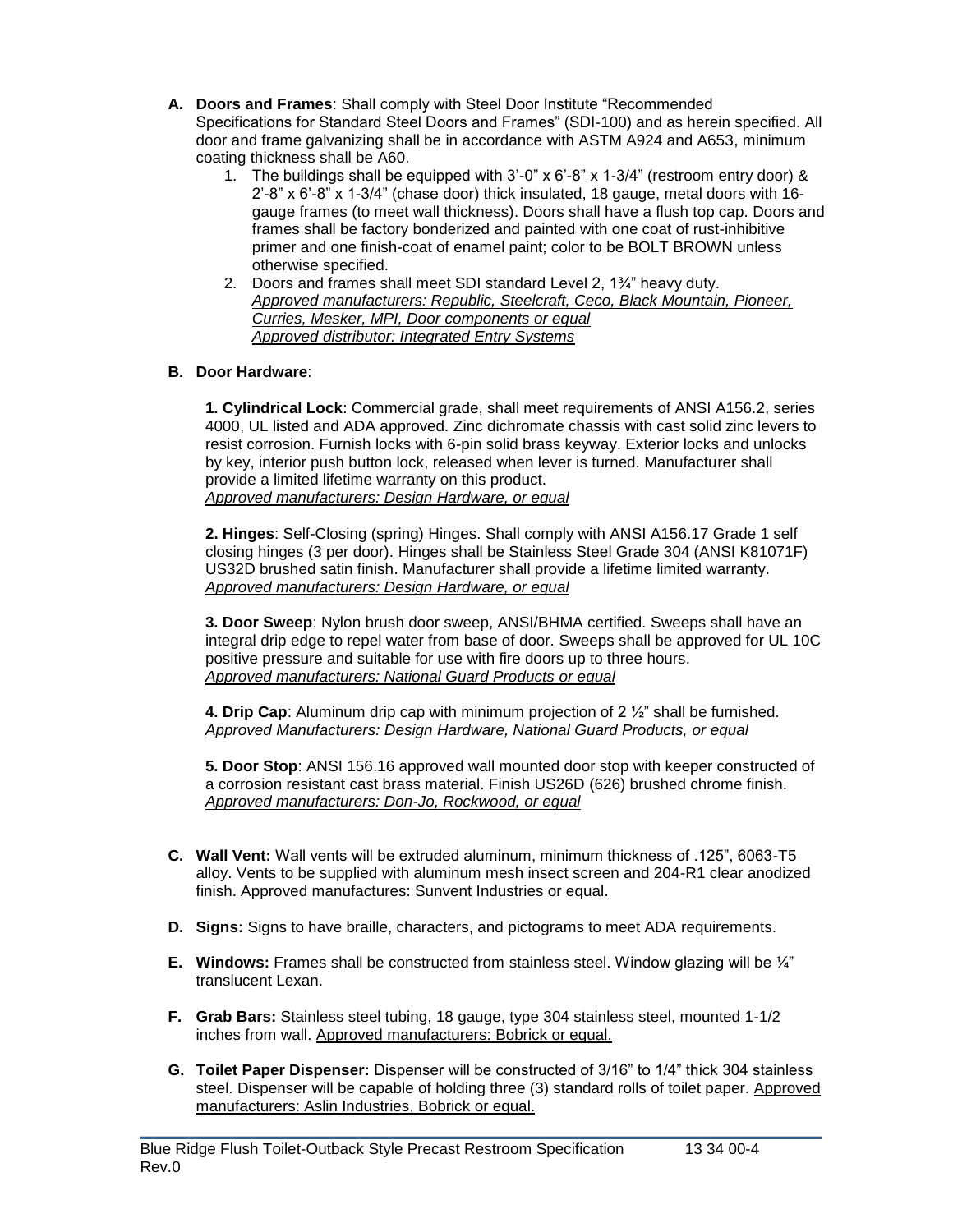- **H. Plumbing:** All fixtures will meet ASME A112.19.3
	- *1.* Waste and vent piping: ABS or PVC plastic
	- *2.* Water piping: Copper tubing Type L, hard drawn. A gate or ball valve will be provided at the inlet end of the water line. Size water lines to provide proper flushing action based on a nominal water pressure of 40 psi.
	- *3.* A main shut-off valve and drain will be provided with plumbing
	- *4.* Toilet and urinal (if provided): ADA compliant, type 304 stainless steel, wall hung, with siphon or blowout jet action. Provide back spud for concealed flush valve connection, unless otherwise specified.
	- *5.* Flush valve: Concealed toilet flush valve with integral vacuum breaker and a nonhold-open pushbutton or handle. Constructed of bronze or brass with water saver flow of 1.6 gallons per flush.
	- *6.* Lavatory: ADA compliant, type 304 stainless steel with backsplash.
	- *7.* Lavatory valve will be pneumatically operated pushbutton valve. Valve to be nonhold open type with a vandal resistant pushbutton requiring less than 5 lbs. pressure to activate.
	- *8.* Hose bib to be provided in chase area.
	- *9.* Floor drain: (Optional)-Floor drains to be provided in each room of the restroom building if selected.
	- **10.** Hammer arrester to be installed on water line
	- **11.** Trap primer distribution unit to be installed
- **I. Electrical:** All components UL shall be listed
	- *1.* A 100-amp breaker panel will be provided
	- *2.* All electrical wiring will be encased in conduit. All wire to be copper.
	- *3.* Light Fixtures:
		- *a.* Chase(service area): 4-foot (48") fluorescent fixture, switch controlled
		- *b.* Toilet room: 4-foot (48") fluorescent fixture, motion detector activated
		- *c.* Exterior: 35-watt minimum high pressure sodium light, polycarbonate vandal resistant.
	- *4.* Hand dryer: Surface-mounted ADA compliant, universal type motor, with adjustable sensor operation.
	- *5.* One GFCI outlet located next to the lavatory
	- *6.* One restroom area exhaust fan with 270 CFM speed controllable, occupancy/motion sensor controlled.

## **2.3 Finishes**

- A. **Interior of Building**: Smooth form finish on all interior panel surfaces unless exterior finish is produced using a form liner, then smooth hand-troweled finish.
- B. **Exterior of Building (standard)**: Barn board finish on all exterior wall surfaces with a simulated cedar shake roof finish.
- C. **Exterior of Building (Option #1)**: Architectural precast concrete brick finish: Finish must be imprinted in top face of panel while in form using an open grid impression tool similar to EASI-BRICK**®** . Finished brick size shall be 2 3/8" x 7 5/8" with vertical steel float or light broom finish. Joints between each brick must be 3/8" wide x 3/8" deep. Back of joint shall be concave to simulate a hand-tooled joint.
- D. **Exterior of Building (Option #2):** Additional finishes for walls and roof are available and will vary by local producer.

 $\_$  , and the set of the set of the set of the set of the set of the set of the set of the set of the set of the set of the set of the set of the set of the set of the set of the set of the set of the set of the set of th

## **SECTION 3 – EXECUTION**

## **3.1 SITE PREPARATION** (**MANUFACTURER'S RECOMMENDATION**)